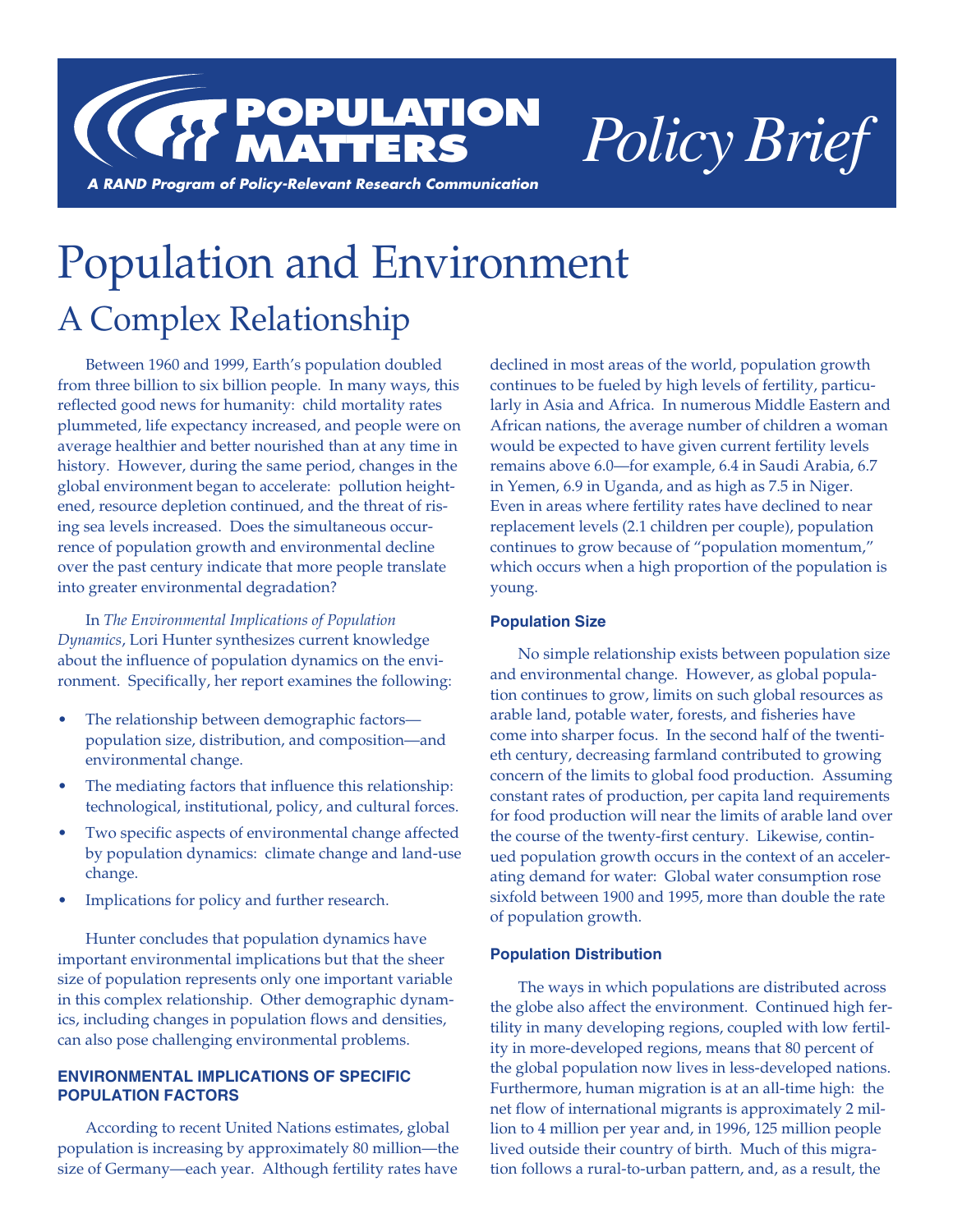Earth's population is also increasingly urbanized. As recently as 1960, only one-third of the world's population lived in cities. By 1999, the percentage had increased to nearly half (47 percent). This trend is expected to continue well into the twenty-first century.

The distribution of people around the globe has three main implications for the environment. First, as lessdeveloped regions cope with a growing share of population, pressures intensify on already dwindling resources within these areas. Second, migration shifts relative pressures exerted on local environments, easing the strain in some areas and increasing it in others. Finally, urbanization, particularly in less-developed regions, frequently outpaces the development of infrastructure and environmental regulations, often resulting in high levels of pollution.

# **Population Composition**

Composition can also have an effect on the environment because different population subgroups behave differently. For example, the global population has both the largest cohort of young people (age 24 and under) and the largest proportion of elderly in history. Migration propensities vary by age. Young people are more likely than their older counterparts to migrate, primarily as they leave the parental home in search of new opportunities. As a result, given the relatively large younger generation, we might anticipate increasing levels of migration and urbanization, and therefore, intensified urban environmental concerns.

Other aspects of population composition are also important: Income is especially relevant to environmental conditions. Across countries, the relationship between economic development and environmental pressure resembles an inverted U-shaped curve; nations with economies in the middle-development range are most likely to exert powerful pressures on the natural environment, mostly in the form of intensified resource consumption and the production of wastes. By contrast, the least-developed nations, because of low levels of industrial activity, are likely to exert relatively lower levels of environmental pressure. At highly advanced development stages, environmental pressures may subside because of improved technologies and energy efficiency.

Within countries and across households, however, the relationship between income and environmental pressure is different. Environmental pressures can be greatest at the lowest and highest income levels. Poverty can contribute to unsustainable levels of resource use as a means of meeting short-term subsistence needs. Furthermore, higher levels of income tend to correlate

with disproportionate consumption of energy and production of waste.

## **MEDIATING FACTORS: TECHNOLOGY, POLICY CONTEXTS, AND CULTURAL FACTORS**

Current technology, policies, and culture influence the relationship between human population dynamics and the natural environment. The technological changes that have most affected environmental conditions relate to energy use. The consumption of oil, natural gas, and coal increased dramatically during the twentieth century, as seen in Figure 1. Until about 1960, developed nations were responsible for most of this consumption. Since then, however, industrialization in the newly developing nations has resulted in greater reliance on resourceintensive and highly polluting production processes.



SOURCE: Weyant, John, and Yukio Yanigisawa, "Energy and Industry," in Steve Rayner and Elizabeth L. Malone, eds., *Human Choice & Climate Change*, Vol. 2, Columbus, Ohio: Battelle Press, 1998, p. 208.

#### *Figure 1– World Energy Consumption, 1850–1990*

Policy actions can ameliorate environmental decline as in the case of emissions standards—or exacerbate degradationas in the case in Central Asia's Aral Sea basin, which has shrunk 40 percent since 1960 and has become increasingly contaminated, in large part because of the irrigation policies of the former Soviet Union.

Cultural factors also influence how populations affect the environment. For example, cultural variations in attitudes toward wildlife and conservation influence environmental conservation strategies, because public support for various policy interventions will reflect societal values.

# **TWO SPECIFIC AREAS OF POPULATION-ENVIRONMENT INTERACTION: GLOBAL CLIMATE CHANGE AND LAND-USE PATTERNS**

Two specific areas illustrate the challenges of understanding the complex influence of population dynamics on the environment: land-use patterns and global climate change.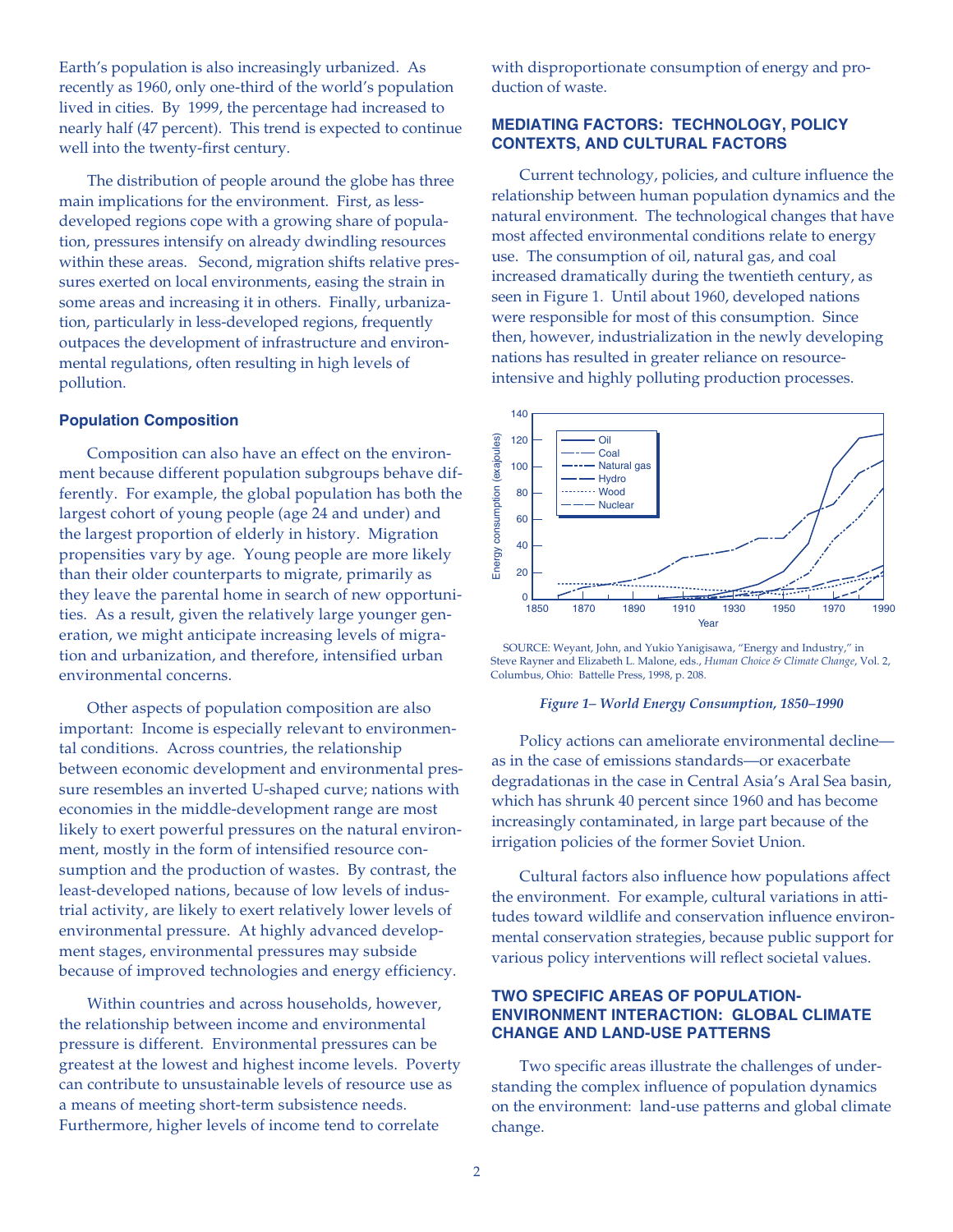## **Land Use**

Fulfilling the resource requirements of a growing population ultimately requires some form of land-use change—to provide for the expansion of food production through forest clearing, to intensify production on already cultivated land, or to develop the infrastructure necessary to support increasing human numbers. During the past three centuries, the amount of Earth's cultivated land has grown by more than 450 percent, increasing from 2.65 million square kilometers to 15 million square kilometers. A related process, deforestation, is also critically apparent: A net decline in forest cover of 180 million acres took place during the 15-year interval 1980–1995, although changes in forest cover vary greatly across regions. Whereas developing countries experienced a net loss of 200 million acres, developed countries actually experienced a net increase, of 20 million acres (see Figure 2).



SOURCE: Food and Agricultural Organization (FAO), *The State of the World's Forests, 1999*, Rome, Italy: FAO, 1998.

NOTE: Data exclude the countries of the former Soviet Union.

#### *Figure 2– Forest Area in 1995 Compared with 1980*

These types of land-use changes have several ecological impacts. Converting land to agricultural use can lead to soil erosion, and the chemicals often used in fertilizers can also degrade soil. Deforestation is also associated with soil erosion and can lessen the ability of soil to hold water, thereby increasing the frequency and severity of floods. Human-induced changes in land use often result in habitat fragmentation and loss, the primary cause of species decline. In fact, if current rates of forest clearing continue, one-quarter of all species on Earth could be lost within the next 50 years.

### **Global Climate Change**

Recent years have been among the warmest on record. Research suggests that temperatures have been influenced by growing concentrations of greenhouse gases, which absorb solar radiation and warm the atmosphere. Research also suggests that many changes in atmospheric gas are human-induced. The demographic influence appears primarily in three areas. First, contributions related to industrial production and energy consumption lead to carbon dioxide emissions from fossil fuel use; second, land-use changes, such as deforestation, affect the exchange of carbon dioxide between the Earth and the atmosphere; and third, some agricultural processes, such as paddy-rice cultivation and livestock production, are responsible for greenhouse gas releases into the atmosphere, especially methane. According to one estimate, population growth will account for 35 percent of the global increase in  $CO<sub>2</sub>$ emissions between 1985 and 2100 and 48 percent of the increase in developing nations during that period. As such, both attention to demographic issues and the development of sustainable production and consumption processes are central responses to the processes involved in global warming.

### **WHAT SHOULD POLICYMAKERS DO?**

The policy implications of demographic influences on the environment are complicated and can sometimes be controversial. While some view large, rapidly growing populations in developing regions as the primary culprit in environmental decline, others focus on the costly environmental effects of overconsumption among the slowly increasing populations of the developed nations. These differing emphases naturally point to radically different solutions: slow population increase in less-developed nations or change destructive consumption and production patterns in the more-developed nations. This debate, however, presumes a one-step solution to the complex problems created by population pressures on the environment. Both population size and consumption influence environmental change and are among the many factors that need to be incorporated into realistic policy debate and prescriptions. Examples of policies that could address the environmental implications of demographic factors include policies to promote effective family planning, more effective rural development to slow migration to crowded urban centers, and incentives to encourage sustainable levels of consumption and the use of efficient, cleaner technologies.

## **WHAT SHOULD RESEARCHERS DO?**

Disciplinary boundaries between social and natural scientists have hindered the study of the interrelationships between demographics and the environment. These barriers, however, are beginning to fall. The trend toward interdisciplinary environmental research must be encouraged, and researchers should continue to improve analytic approaches and collect new data that allow examination of the links between social and natural processes. The use of recent technology (e.g., satellite remote sensing) to study environmental change promises to contribute significantly to expanding knowledge in this area.